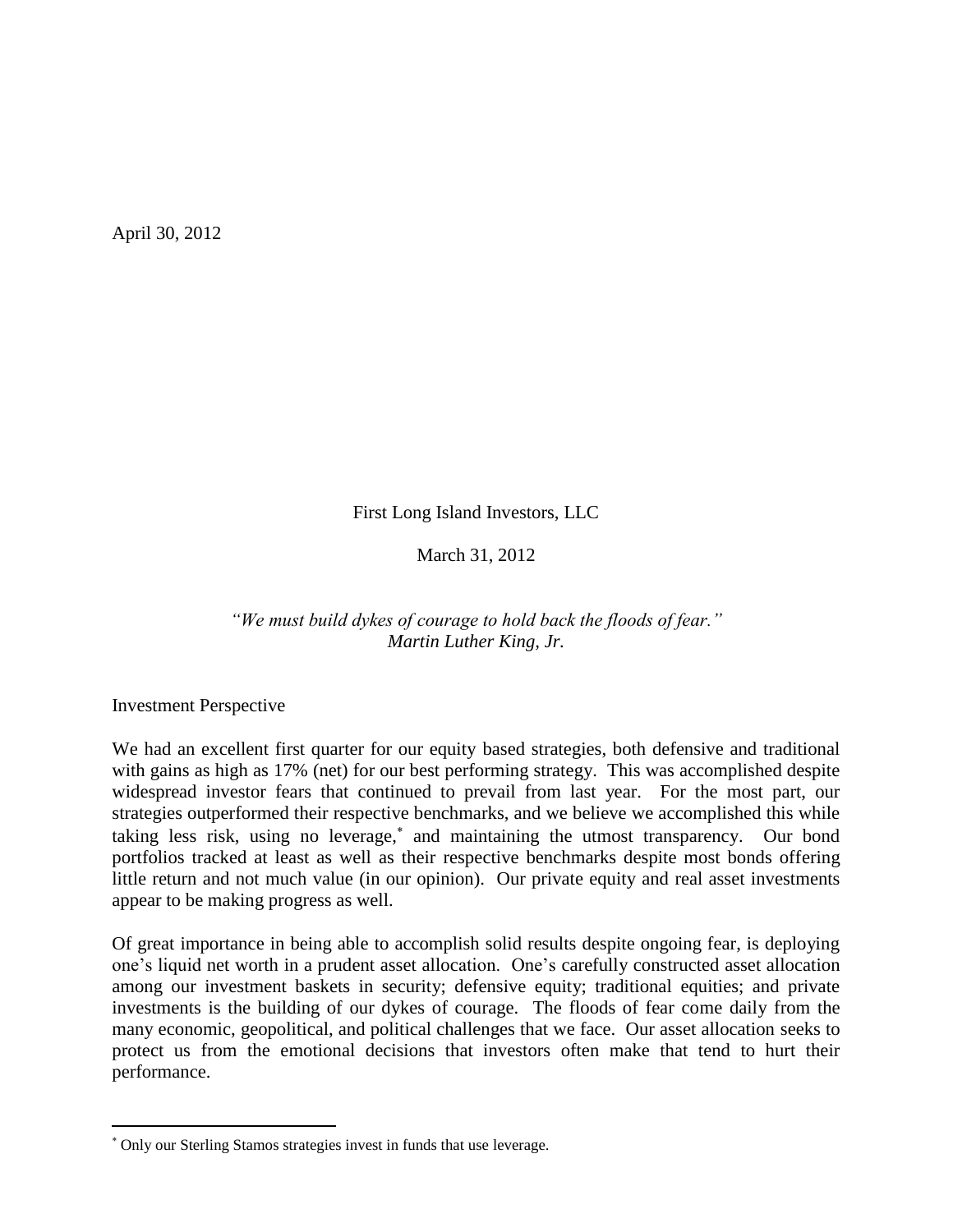Our explanation for the first quarter's significant gains stems from a catch up to reflect last year's earnings growth, and the somewhat reduced fear emanating from last year's economic, political and natural disasters. The Japanese earthquake and related events, our budget debacle and subsequent credit downgrade, predictions of a Lehman-like financial meltdown in Europe, and a projected double- dip recession were digested/dealt with/or just didn't happen. Of course some challenges including structural and growing deficits, unacceptable levels of unemployment and anemic domestic growth need to be addressed with reasonable fiscal policy. But that will have to wait until after the election given the selfish nature of our politicians.

We at FLI believe that the economy is somewhat better than many pundits believe based on the financial strength of American business and the resilience and prudence of the American consumer. This is in spite of politicians who have chosen to bicker rather than promulgate constructive fiscal policies relating to addressing budget deficits, overdue tax reform, and impending difficulties with Social Security, Medicaid, and Medicare. This paralysis has contributed to a continued level of high unemployment as existing businesses are slow to deploy capital and hire new employees as there remains too much uncertainty. And overzealous government regulation in many industries including energy have hampered growth initiatives and subsequent job growth.

The unfortunate reality is that we face significant uncertainty from both unknown tax and healthcare policy which severely impact the domestic economy. Tax rates for almost all Americans are set to increase the first of the year as payroll taxes go back up and the Bush tax cuts expire. In addition, our new health care law is being challenged by 26 states before the Supreme Court. Their decision will impact virtually all Americans and most businesses. And by the way, imbedded in this new health care law are tax increases on all forms of investment income. The net result could be a huge headwind to the consumer and business depending on what happens at year-end (we believe some compromise will be made lessening the tax blow).

Meanwhile China's growth is still strong but somewhat slower than recent quarters. Europe's debt and banking issues are being dealt with but it is in a modest recession (thus far) resulting from austerity and tax increases (there is a lesson here). The good news is that the powers in Europe are looking to avoid a Lehman-like event. So far so good - and even headlines about Greece, Italy, Spain and Portugal don't really move our markets as much as they had. However, we continue to be concerned that steps taken to this point are still a temporary fix and include anti-growth austerity. This could present issues down the road. Other geopolitical hotspots in the Middle East could bring back volatility, especially efforts to stop Iran's nuclear undertaking.

The good news is the S&P 500 and other benchmarks are at much higher levels than three years ago, but not record levels. However earnings are higher for companies and we believe share prices therefore are more reasonable. This is especially the case given the historically low interest rates being paid on bonds. Corporate balance sheets are much stronger; however the pace of expected earnings growth has slowed. Dividend growth is robust and our Dividend Growth strategy yield is more than fifty percent greater than the ten year Treasury! Thus we remain comfortable in advising clients to have prudent but reasonable allocations to our defensive and traditional equity strategies. Too much money is in money market funds and bond strategies which we believe will provide negative real returns (after inflation) and will suffer losses if interest rates increase. Skepticism about the market's gains and ongoing fear continues to cause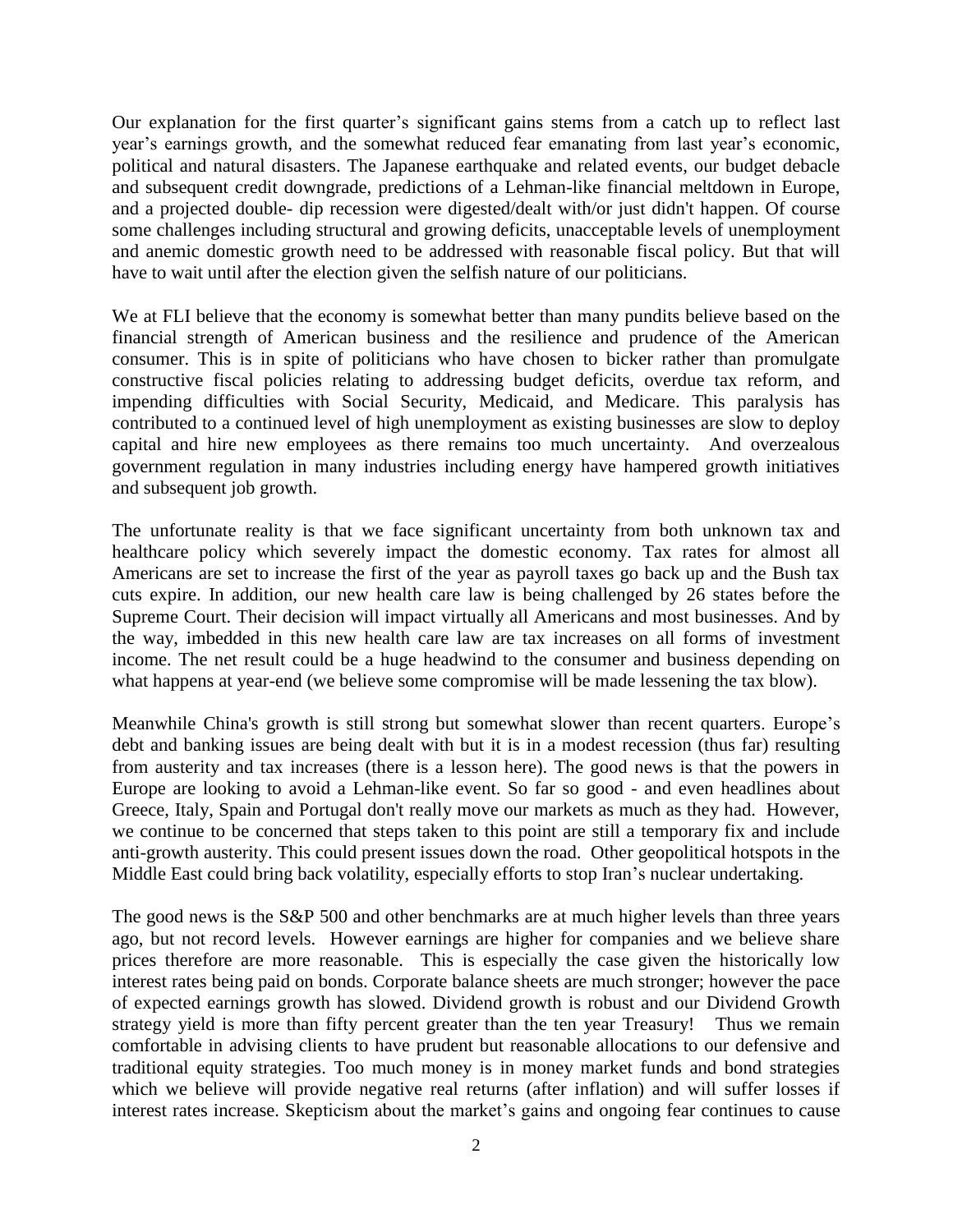this outflow from stocks into bonds and cash. This we believe, as contrarians, is a positive factor.

Commodities are hard to call given the uncertainty of global growth. Gold remains more of an insurance hedge against inflation and global conflict now that financial collapse seems off the table. Real estate, if not overly levered and financed at longer term low interest rates while sporting a good cash on cash return, could be a worthwhile investment (not so easy to find, but we are looking). Private equity also is attractive if you're willing to endure long periods of illiquidity (you are generally paid for waiting).

The proverbial wall of worry described above should also include high energy costs and a housing market that continues to sputter along (we believe it will get better in the next year). Both particularly hurt the consumer who is still deleveraging. So why do we remain defensively optimistic? The answer is cash, fear, and progress.

The individual and corporate cash on the sidelines, both here and abroad, will ultimately find its way into investment, dividend increases, share buybacks, and acquisition activity. This will bode well for good stocks. The media-driven fear seems to be giving way to the animal instinct of greed. Apple at \$600 and paying a dividend, Facebook going public at a hundred billion dollar valuation and old Big Blue (IBM) hitting \$200 per share have made those risk takers richer. Given what we believe to be reasonable valuations for both Apple and IBM, even my older relatives would make that risk-on trade. Yet many remain on the sidelines still contemplating an entry point. They will slowly but surely commit as other asset classes provide little or no value and that also will be good for the markets. Despite the legitimate real life concerns that exist, progress is being made by companies in terms of earnings growth, market share gains and product innovation. And even politicians both here and abroad are starting to deal with structural issues that must be solved.

So stay disciplined and nimble by allowing us to work with you on a prudent asset allocation. In the current environment we generally recommend an asset allocation that emphasizes defensive equities, so volatility and fear doesn't shake you out of the equity markets. In addition, at this juncture we believe that our defensive equity strategies provide better value and yield than most bonds. At the same time you will also have a better chance to make a real return (after inflation) on your core capital. The balance of security (bonds and absolute return) on one side and traditional equities (growth, value and diversified) on the other side of defensive equities should give you a pathway to reasonable long term returns while taking on the level of risk you are comfortable with. Meanwhile you can watch events unfold on our wall of worry with fewer sleepless nights.